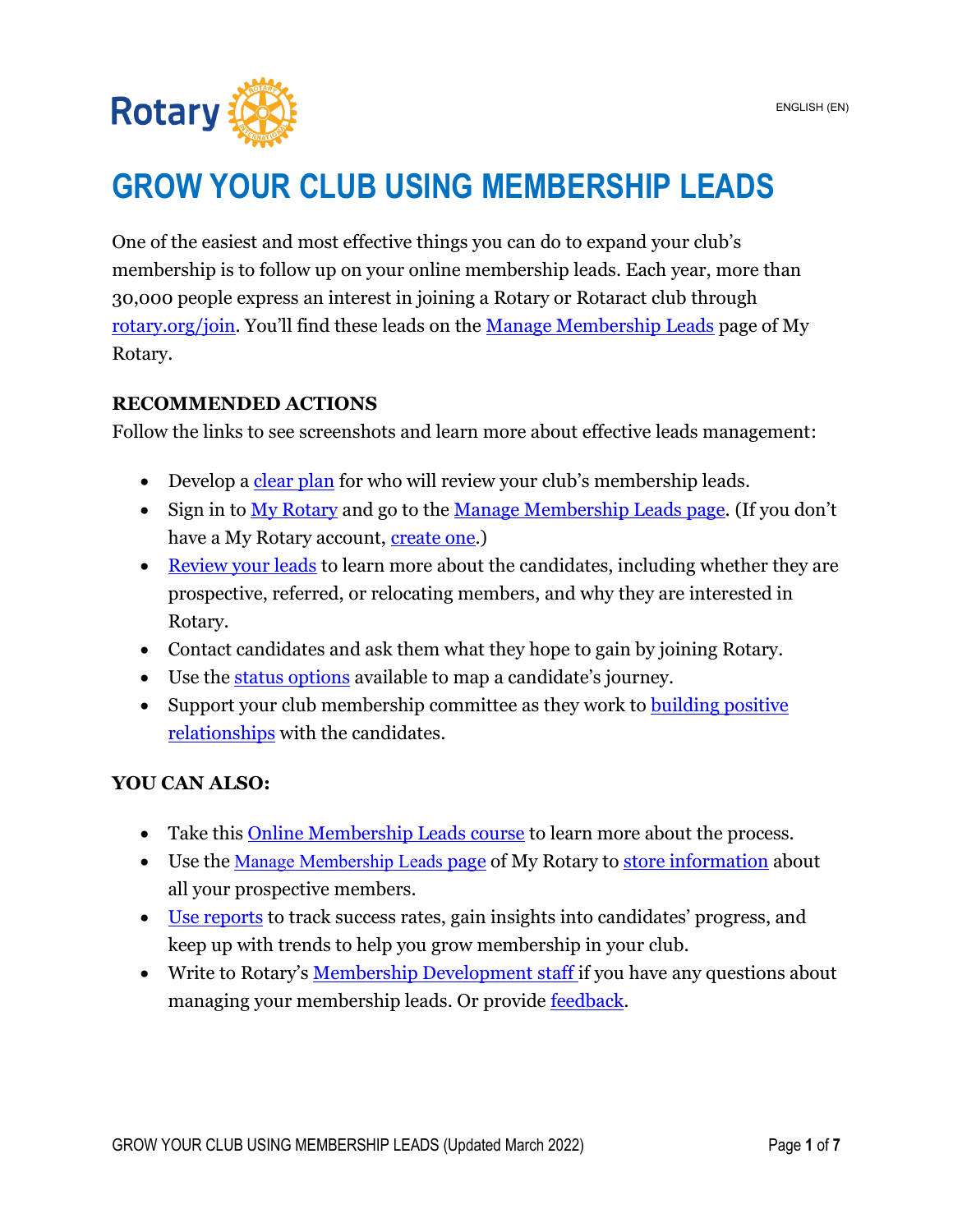#### <span id="page-1-0"></span>**PLANNING**

Develop a clear plan for who will review your club's membership leads and take action.

- **Club presidents:** You, the club membership chair and secretary will receive email notifications when a new membership lead is assigned to your club. Work with your club leaders to establish a process for following up with prospective members in a timely manner. As a club leader, you have the responsibility to make sure each candidate's experience with Rotary is a positive one, regardless of whether they join or not they join your club.
- **Club membership chairs:** You'll also receive email notifications about leads that are assigned to your club. As membership chair, you are the main person to manage these leads or delegate their management, according to your [responsibilities.](https://my-cms.rotary.org/en/document/club-membership-committee-checklist) Get to know your prospective members and engage them by inviting them to attend a club meeting or a service project. Talk to them honestly about your club's expectations out of new members.
- **Club secretaries:** You'll receive email notifications about new candidates assigned to your club as well. Help your club leaders maintain up to date membership records by actively updating the candidate's status as they progress through their journey and admit them through your [Manage Membership Leads](https://my.rotary.org/en/manage/club-district-administration/club-administration/membership-leads) [page.](https://my.rotary.org/en/manage/club-district-administration/club-administration/membership-leads)

### **REVIEWING CANDIDATE INFORMATION**

<span id="page-1-1"></span>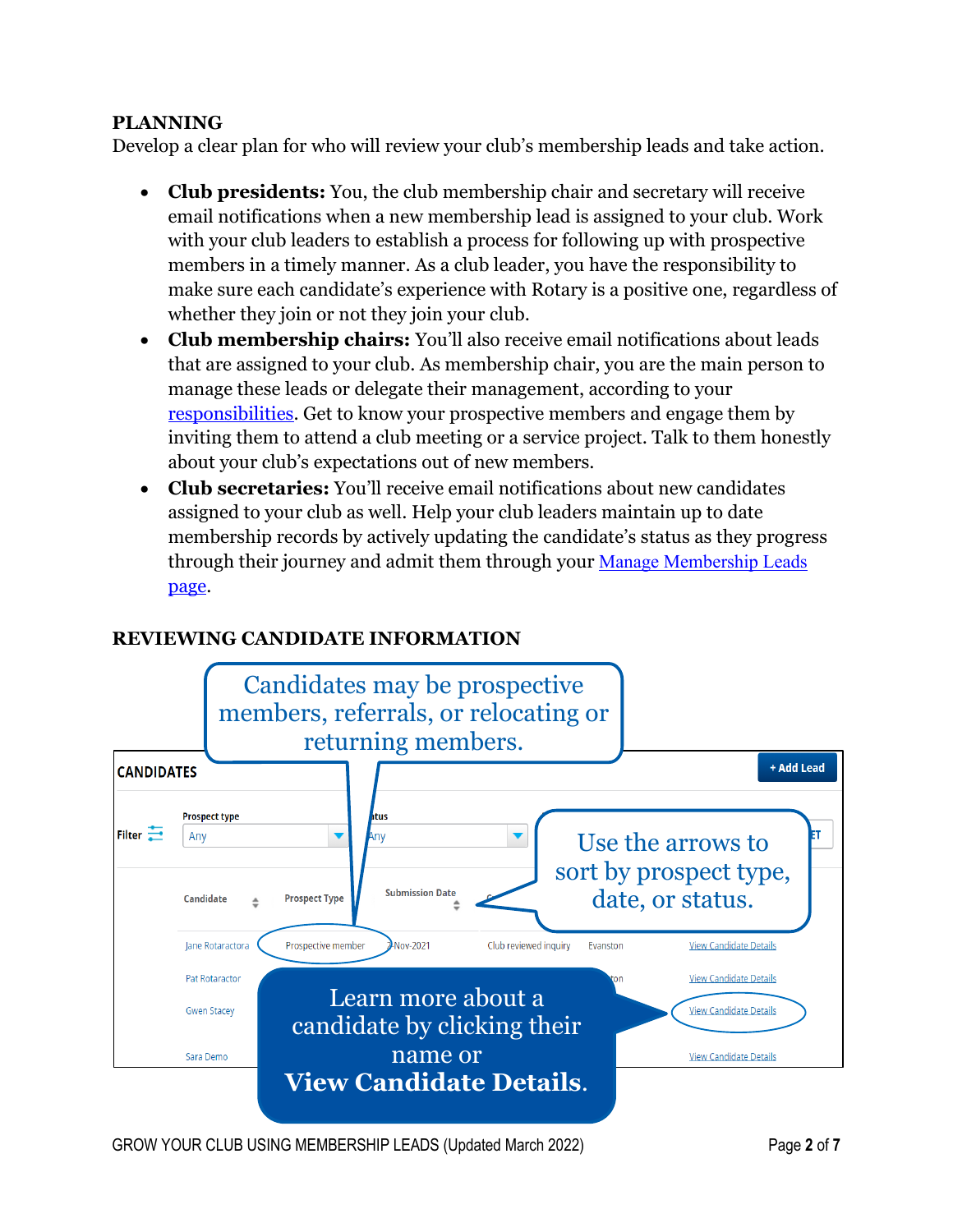Review all of your leads to learn more about the candidates, including what types of candidates they are:

- **Prospective members.** Each month, Rotary processes thousands of inquiries from people around the world who are interested in joining Rotary. These people are all around you, and they become the prospective members in your membership leads. They might be Rotary alumni who moved to your area or community members who heard about Rotary in the news or saw a club's billboard.
- **Referrals.** When one of our members refers someone who would be a great Rotaractor or Rotarian, that candidate may become a referral in your membership leads. And if you know such a person who isn't in your area or can't meet when your club meets, you can [refer them,](https://my.rotary.org/en/member-center/member-referral) too. When you make such a referral or act on a lead that has been referred to your club, you help expand Rotary's reach and increase our impact.
- **Relocating or returning members.** Be sure to check your leads for these members, who are moving to your area, want to join a different club, or have left Rotary or Rotaract but want to join again. And if you know a member who is moving or who wants to join a different club because of schedule conflicts or other obligations, keep them involved in Rotary by helping them find a new club.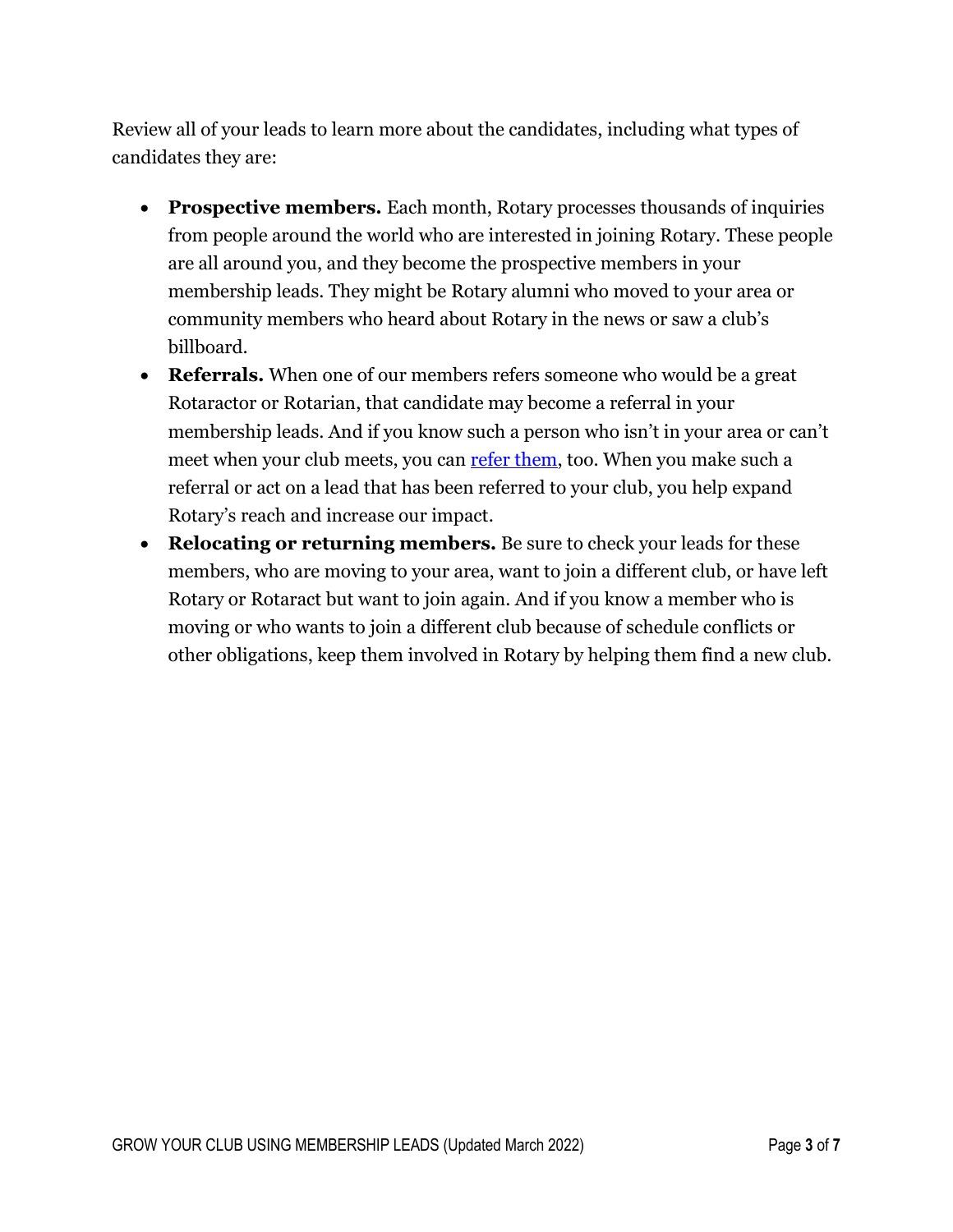<span id="page-3-0"></span>**Jane Rotaractora CONTACT PREFERENCES** Club type: Rotaract Candidates can Mobile: **Profession: Student** select Rotary or Email: JaneRotaract@gmail.com Age range: 18-29 Rotaract as their **Preferred Method of Contact: Gender: Female** reason for interest. **CANDIDATE LOCATION INFORMATION** Lead Type: Prospective member **Status:** Club reviewed inquiry **Meeting Preferences:** Member ID: Daytime Location: Evanston, IL, United States **Evening Location: CANDIDATE INSIGHTS** The **CANDIDATE**  How they heard about Rotary **INSIGHTS** section shows **More Details:** how the candidate heard Notes: about Rotary. Review the **Interest in joining Rotary:** candidate's meeting preferences to They had additional comments: 856 match them with a suitable club. [BACK TO TOP](#page-0-0) **UPDATING A STATUS** Use this menu to update a candidate's status. **Candidate Journey** Candidate Progress Type \* Select -Track the progress of each active lead under **Journey Journey History History**. Date **Status** 10-Nov-2021 Club reviewed inquiry Evanston 10-Nov-2021 District assigned candidate to club Evanston 9-Nov-2021 District reviewed inquiry 2-Nov-2021 Auto assigned to district

Select a candidate to review additional details: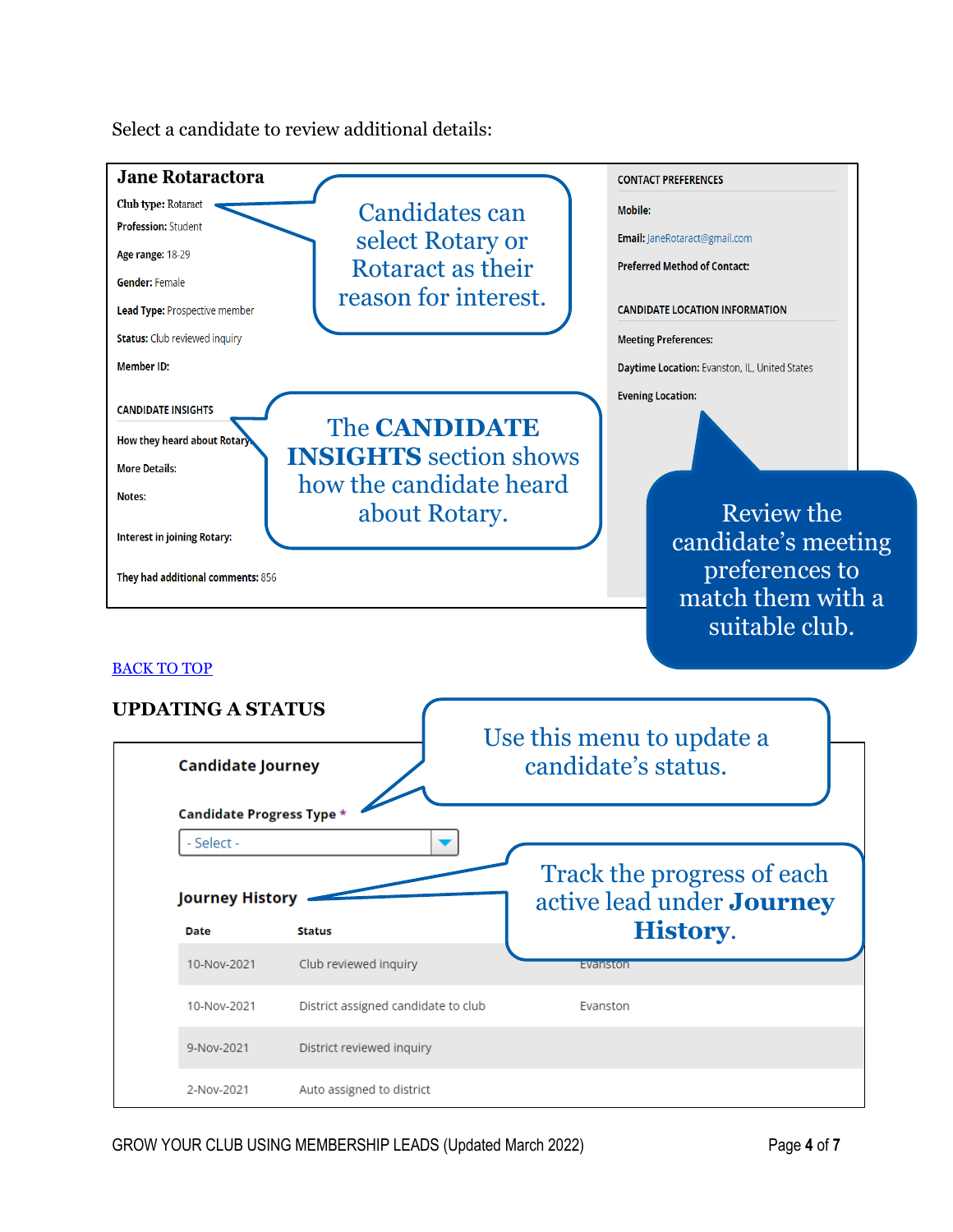Contact candidates and ask them what they hope to gain by joining Rotary. As each candidate progresses through the membership lead process, select options from the **Candidate Progress Type** menu to continually update their status.

**Journey history** shows the progress of active leads and any previous statuses or feedback left by clubs, your district, or staff.

- **STATUS OPTIONS**
- Choose **Club reviewed inquiry** if you have reviewed their information and are planning to talk to them about what they're looking for.
- Choose **Club contacted candidate** if you have talked to them to learn more about their preferences.
- Choose **Candidate sent back to district for reassignment** if you have talked to the candidate and think they should be assigned to a different club or district.
- Choose **Club determined candidate not interested in Rotary** if you have talked to the candidate and determined that they aren't interested in joining a Rotary or Rotaract club.
- Choose **Candidate attended a club meeting** if the candidate attended a club meeting or participated in a club project.
- Choose **Club proposed candidate for membership** if the candidate was proposed for membership and still needs board approval.
- Choose **Club admitted candidate** if the candidate is now a member of your club.

#### [BACK TO TOP](#page-0-0)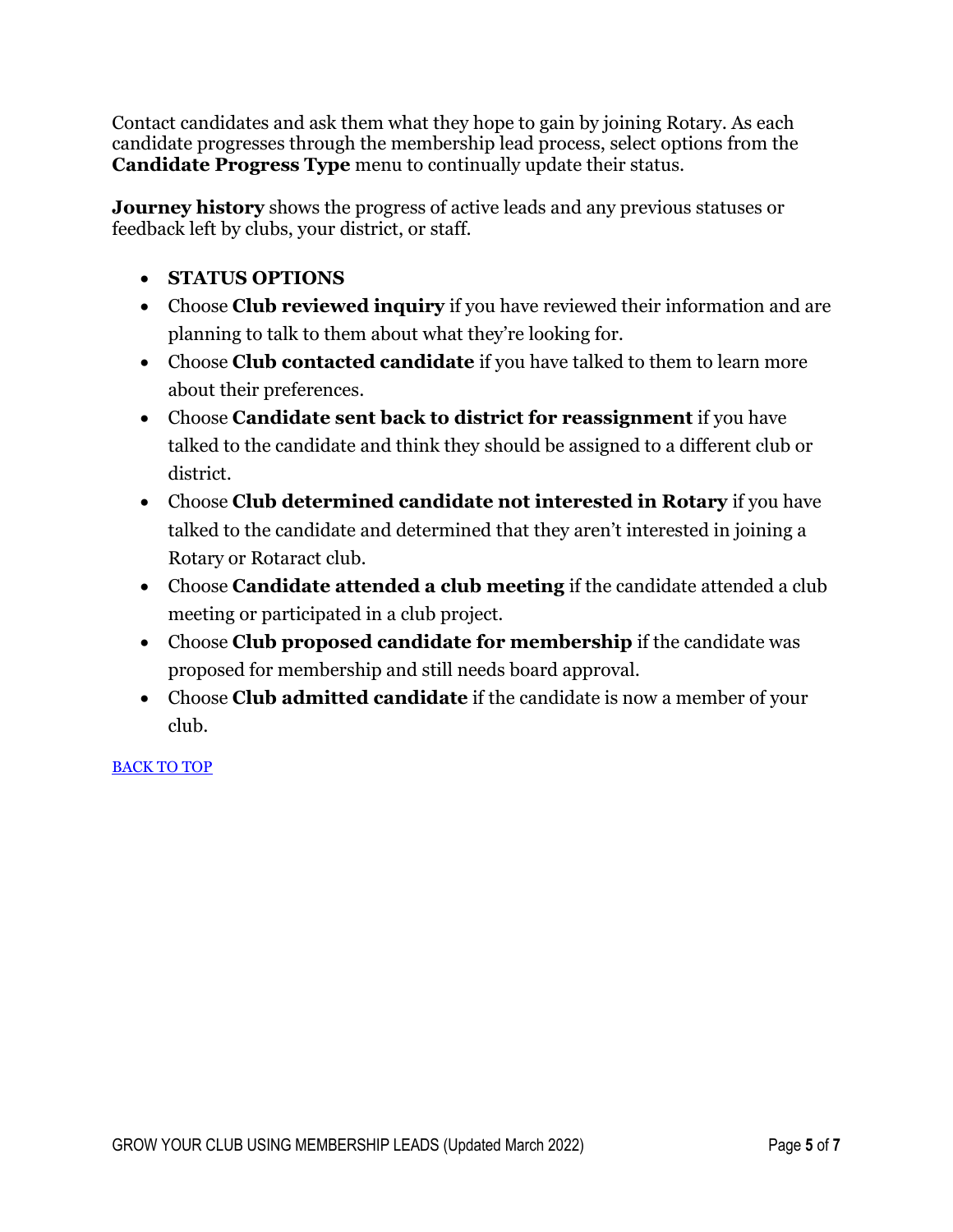<span id="page-5-0"></span>

| <b>ADDING CANDIDATES</b> |                      |                          |               |                        |                          | Add your own candidates.               |        |                               |  |
|--------------------------|----------------------|--------------------------|---------------|------------------------|--------------------------|----------------------------------------|--------|-------------------------------|--|
| <b>CANDIDATES</b>        | <b>Prospect type</b> |                          | <b>Status</b> |                        |                          |                                        |        | + Add Lead                    |  |
| Filter $\equiv$          | Any                  | $\overline{\phantom{a}}$ | Anv           |                        | $\overline{\phantom{a}}$ | <b>FILTER</b><br><b>RESET</b>          |        |                               |  |
| Candidate                | $\hat{=}$            | <b>Prospect Type</b>     | $\div$        | <b>Submission Date</b> | ÷                        | <b>Current Status</b>                  | $\div$ |                               |  |
| Jane Rotaractora         |                      | Prospective member       |               | 2-Nov-2021             |                          | District assigned<br>candidate to club |        | <b>View Candidate Details</b> |  |
| <b>Pat Rotaractor</b>    |                      | Prospective member       |               | 1-Nov-2021             |                          | Club reviewed inquiry                  |        | <b>View Candidate Details</b> |  |
| Gwen Stacey              |                      | Prospective member       |               | 1-Nov-2021             |                          | District assigned<br>candidate to club |        | View Candidate Details        |  |

Use the Manage Membership Leads page of My Rotary to store information about all of your prospective members. Some things to note:

- You can use the **Add Lead** button to add candidates to the list whenever someone expresses interest in joining Rotary to someone in your club rather than through Rotary.org. They will be notified by email when you enter their information.
- Even if you use another system for tracking prospective members, adding them to **Manage Membership Leads** keeps all your information in one place where it's easy to manage and secure.
- If you use a club management software (like ClubRunner) to report new members to Rotary, please confirm the candidate's member ID before adding them, to avoid duplicating records. This will be listed under the **Candidate Details page** in My Rotary.

<span id="page-5-1"></span>

## **REPORTS**